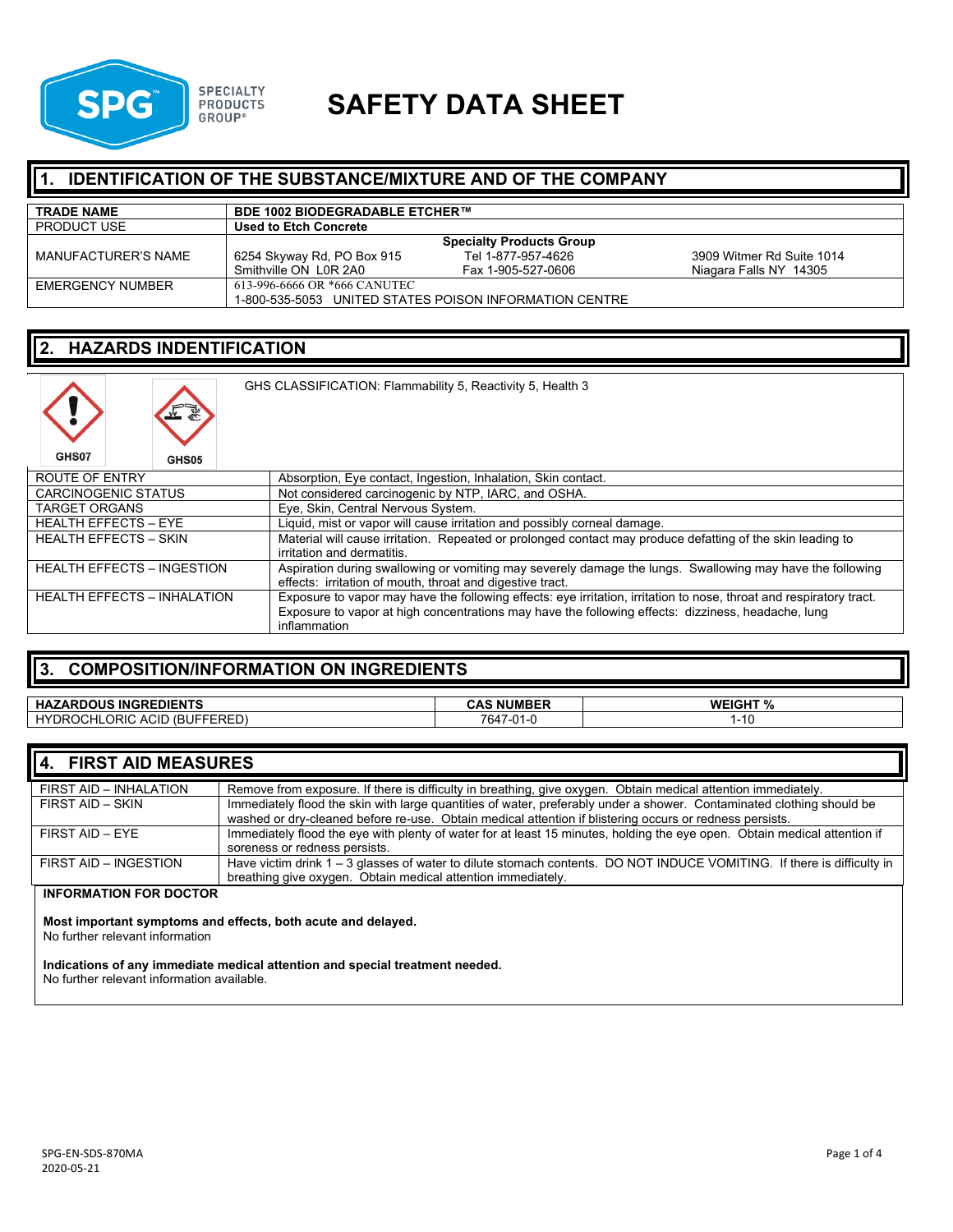### **BDE 1002 BIODEGRABLE ETCHER™**

## **5. FIRE FIGHTING MEASURES**

| Non-flammable                                            |
|----------------------------------------------------------|
| N/A                                                      |
| This product may give rise to hazardous fumes in a fire. |
| Wear full protective clothing.                           |
| NOT EXPLOSIVE                                            |
| NOT EXPLOSIVE                                            |
|                                                          |

### **6. ACCIDENTAL RELEASE MEASURES**

| <b>SPILL PROCEDURES</b>   | Contain and absorb using earth, sand or other inert material. Transfer into suitable containers for recovery or<br>disposal.                                       |
|---------------------------|--------------------------------------------------------------------------------------------------------------------------------------------------------------------|
| PERSONAL PRECAUTIONS      | Eliminate all sources of ignition. Vapors can accumulate in low areas. Consider need for evacuation.                                                               |
| ENVIRONMENTAL PRECAUTIONS | Prevent the material from entering drains or watercourses. Notify authorities if spill has entered watercourse or<br>sewer or has contaminated soil or vegetation. |

#### **REFERENCES TO OTHER SECTIONS**

See Section 7 for information on safe handling

See Section 8 for information on personal protection equipment

See Section 13 for disposal information

## **7. HANDLING AND STORAGE** HANDLING Use in well-ventilated area. Use local exhaust ventilation. Avoid inhaling vapor. Avoid contact with eyes, skin and clothing. Keep

| 1 INITULIITU | USE IN WEINTER MINISTER COUNTRY TO BE NOT THE COUNTRY OF THE COUNTRY OF THE COUNTRY OF THE COUNTRY OF THE COUNTRY THE COUNTRY.                                    |
|--------------|-------------------------------------------------------------------------------------------------------------------------------------------------------------------|
|              | container tightly closed when not in use.                                                                                                                         |
| STORAGE      | Store away from sources of heat or ignition. Storage area should be: cool, dry, and well ventilated, out of direct sunlight, away from<br>incompatible materials. |
|              |                                                                                                                                                                   |

### **INFORMATION ABOUT PROTECTION AGAINST EXPLOSION AND FIRE**

Keep ignition sources away – Do not smoke Protect against electrostatic charges

#### **SPECIFIC END USE(S)**

No further relevant information available

## **8. EXPOSURE CONTROLS/PERSONAL PROTECTION**

| <b>ENGINEERING CONTROL MEASURES</b> | Exposure to this material may be controlled in a number of ways. The measures appropriate for a particular<br>worksite depend on how the material is used and on the potential for exposure. If engineering controls and<br>work practices are not effective in preventing or controlling exposure, then suitable personal protective<br>equipment, which is known to perform satisfactorily, should be used. |
|-------------------------------------|---------------------------------------------------------------------------------------------------------------------------------------------------------------------------------------------------------------------------------------------------------------------------------------------------------------------------------------------------------------------------------------------------------------|
| RESPIRATORY PROTECTION              | The specific respirator selected must be based on the airborne concentration found in the workplace and must<br>not exceed the working limits of the respirator. The following protection is recommended: Respirator equipped<br>with an organic vapor cartridge.                                                                                                                                             |
| <b>HAND PROTECTION</b>              | Full-length gloves should be worn during all handling operations. Neoprene gloves.                                                                                                                                                                                                                                                                                                                            |
| <b>EYE PROTECTION</b>               | Chemical goggles should be worn during all handling operations to protect against splashing.                                                                                                                                                                                                                                                                                                                  |
| <b>BODY PROTECTION</b>              | Discard contaminated protective equipment. If there is danger of splashing, wear overall or apron.                                                                                                                                                                                                                                                                                                            |
| PROTECTION DURING APPLICATION       | During application, adequate ventilation must be provided. Mix in a well-ventilated area. If ventilation is poor,<br>wear respiratory protection. During application, flames and unsealed lights must be extinguished and<br>adequate ventilation must be provided.                                                                                                                                           |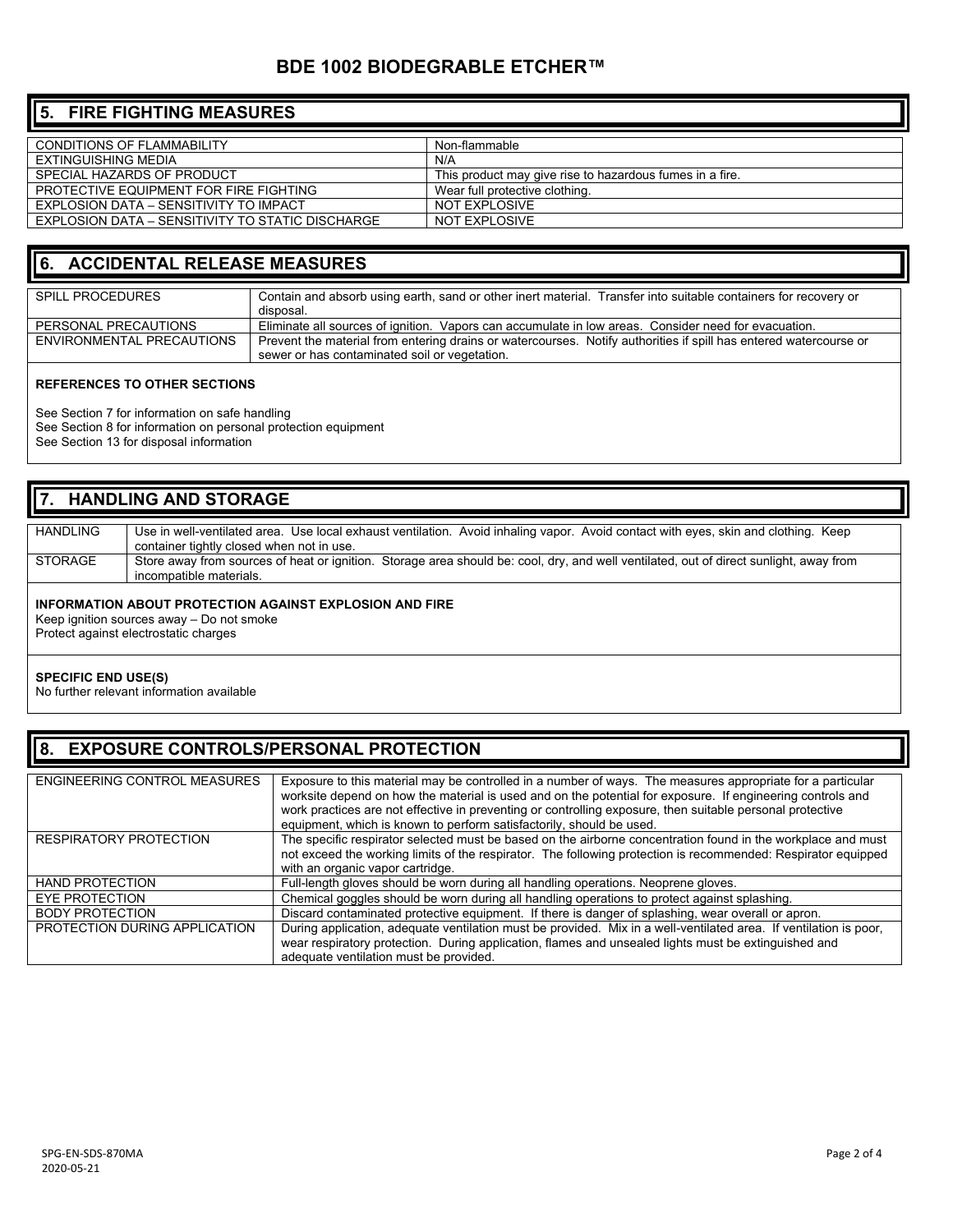### **BDE 1002 BIODEGRABLE ETCHER™**

## **9. PHYSICAL AND CHEMICAL PROPERTIES**

| PHYSICAL STATE                        | Liquid                   |
|---------------------------------------|--------------------------|
| <b>ODOUR &amp; APPEARANCE</b>         | Clear                    |
| <b>ODOR THRESHOLD (ppm)</b>           | <b>NA</b>                |
| <b>SPECIFIC GRAVITY</b>               | $0.98 - 1$               |
| VAPOR DENSITY (AIR = 1)               | N/D                      |
| VAPOR PRESSURE 20°C                   | N/D                      |
| <b>EVAPORATION RATE</b>               | N/D                      |
| BOILING POINT (°C/°F)                 | 100°C (212°F)            |
| FREEZING POINT (°C/°F)                | $-5-0$ °C (23°F-32°F)    |
| рH                                    |                          |
| COEFFICIENT OF WATER/OIL DISTRIBUTION | Water soluble            |
| SOLUBILITY IN WATER                   | Completely water soluble |
| VOC(q/L)                              | $\Omega$                 |
| FLASH POINT (PMCC) (°C/°F)            | 100°C(212°F)             |
| UPPER FLAMMABLE LIMIT %VOL            | N/A                      |
| <b>LOWER FLAMMABLE LIMIT %VOL</b>     | N/A                      |
| <b>AUTOIGNITION TEMP (°C/°F)</b>      | N/A Does not janite      |

## **10. STABILITY AND REACTIVITY**

| <b>STABILITY</b>                 | Stable under normal conditions                 |
|----------------------------------|------------------------------------------------|
| CONDITIONS TO AVOID              | High temperatures                              |
| MATERIALS TO AVOID               | Strong oxidizing agents, Alkalis, Acids, Bases |
| <b>HAZARDOUS POLYMERIZATION</b>  | Will not occur                                 |
| HAZARDOUS DECOMPOSITION PRODUCTS | Hydrogen chloride                              |

| <b>11. TOXICOLOGICAL INFORMATION</b> |                                                                                                   |  |
|--------------------------------------|---------------------------------------------------------------------------------------------------|--|
| EFFECTS OF ACUTE EXPOSURE            | Vapors may be irritating to the nose, throat, upper respiratory tract and lungs.                  |  |
| EFFECTS OF CHRONIC EXPOSURE          | Irritation or hardening of skin.                                                                  |  |
| <b>EXPOSURE LIMITS</b>               | <b>NA</b>                                                                                         |  |
| <b>IRRITANCY</b>                     | Mild irritation expected                                                                          |  |
| <b>SENSITIZATION</b>                 | No                                                                                                |  |
| <b>CARCINOGENICITY</b>               | No known effect in humans                                                                         |  |
| REPRODUCTIVE TOXICITY                | No adverse reproductive effects as far as are known. However, full testing has not been conducted |  |
|                                      | on this product.                                                                                  |  |
| <b>TERATOGENICITY</b>                | NA.                                                                                               |  |
| <b>MUTAGENICITY</b>                  | <b>NA</b>                                                                                         |  |
| TOXICOLOGICALLY SYNERGISTIC PRODUCTS | <b>NA</b>                                                                                         |  |

### **12. ECOLOGICAL INFORMATION**

| Most of the product is well absorbed onto soils or sediments. Some of the product will leach into soil. The |
|-------------------------------------------------------------------------------------------------------------|
|                                                                                                             |
| product is freely soluble in water.                                                                         |
| The product is expected to biodegrade                                                                       |
|                                                                                                             |
| No bioaccumulation expected                                                                                 |
|                                                                                                             |
| Moderately toxic due to pH change (low pH)                                                                  |
| <b>RESULTS of PBT and vPvB Assessment</b>                                                                   |
|                                                                                                             |
|                                                                                                             |
|                                                                                                             |

**vPvB**: N/A

## **13. DISPOSAL CONSIDERATIONS**

### **UNCLEANED PACKAGINGS**

**Recommendation:** Disposal must be made according to official regulations

| PRODUCT DISPOSAL   | Absorb product on an inert material (sand or earth) and transfer absorbed product into a waste container. Do not                                                                                                                         |
|--------------------|------------------------------------------------------------------------------------------------------------------------------------------------------------------------------------------------------------------------------------------|
|                    | incinerate closed containers. Dispose of in accordance with all applicable local and national regulations.                                                                                                                               |
| CONTAINER DISPOSAL | Labels should not be removed from containers until they have been cleaned. Do not cut, puncture or weld on or near to<br>the container. Do not incinerate closed containers. Empty containers may contain hazardous residues. Dispose of |
|                    | containers with care.                                                                                                                                                                                                                    |